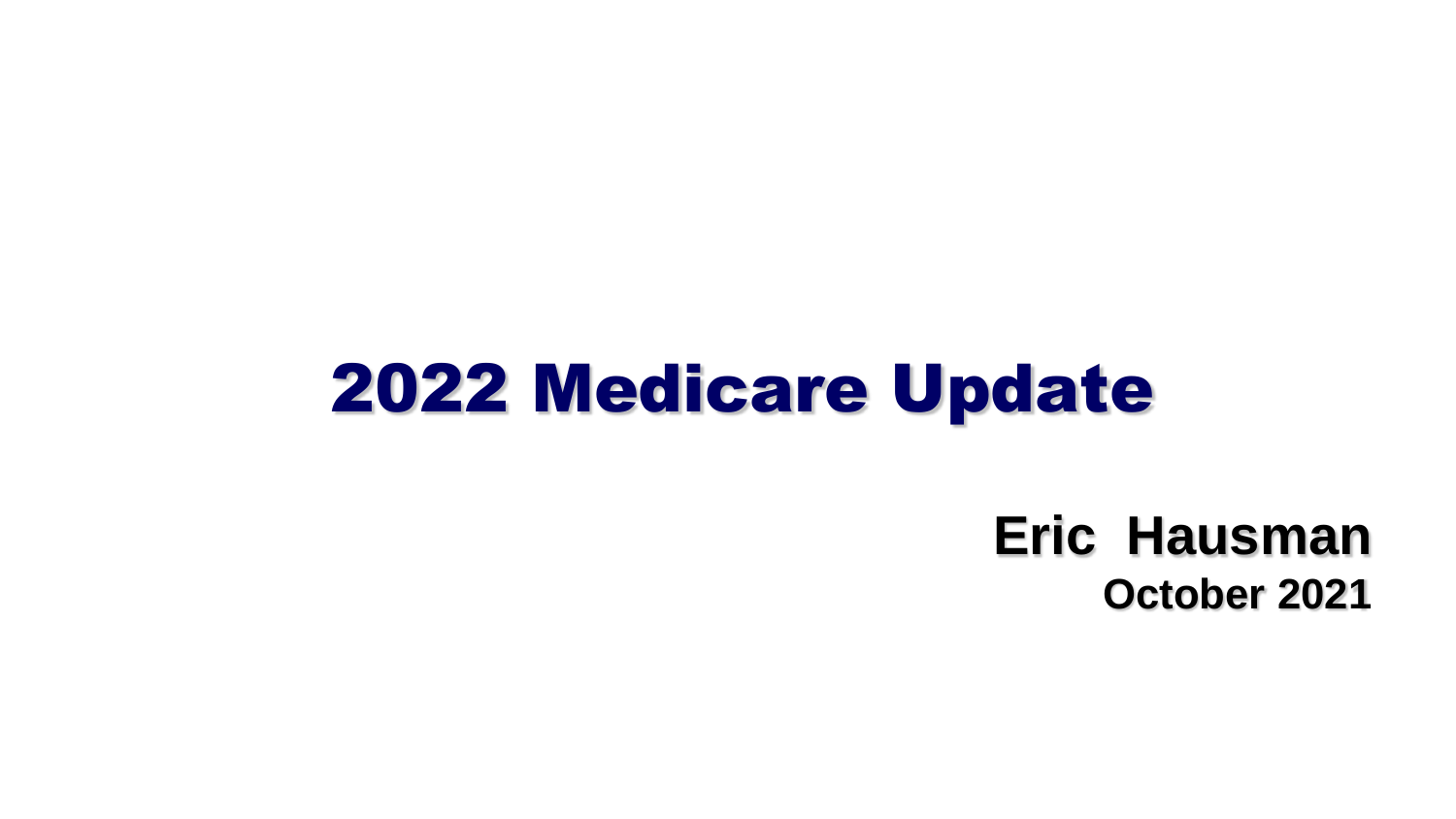### MAGI Medicaid Transition to Medicare

- Medicaid through the Marketplace (MAGI Medicaid)
	- Higher Income Limit; No Resource Test
- Medicaid for People with Medicare
	- Lower Income Limit; Resource Test
- Many people qualify for Medicaid pre-Medicare but no longer qualify for Medicaid post Medicare
- Pre-PHE: People with Medicaid become 65 and their case is referred to LDSS who screens them for Medicaid/MSP
	- Entitled to reimbursement of Part B premium during those few months of transition to Medicare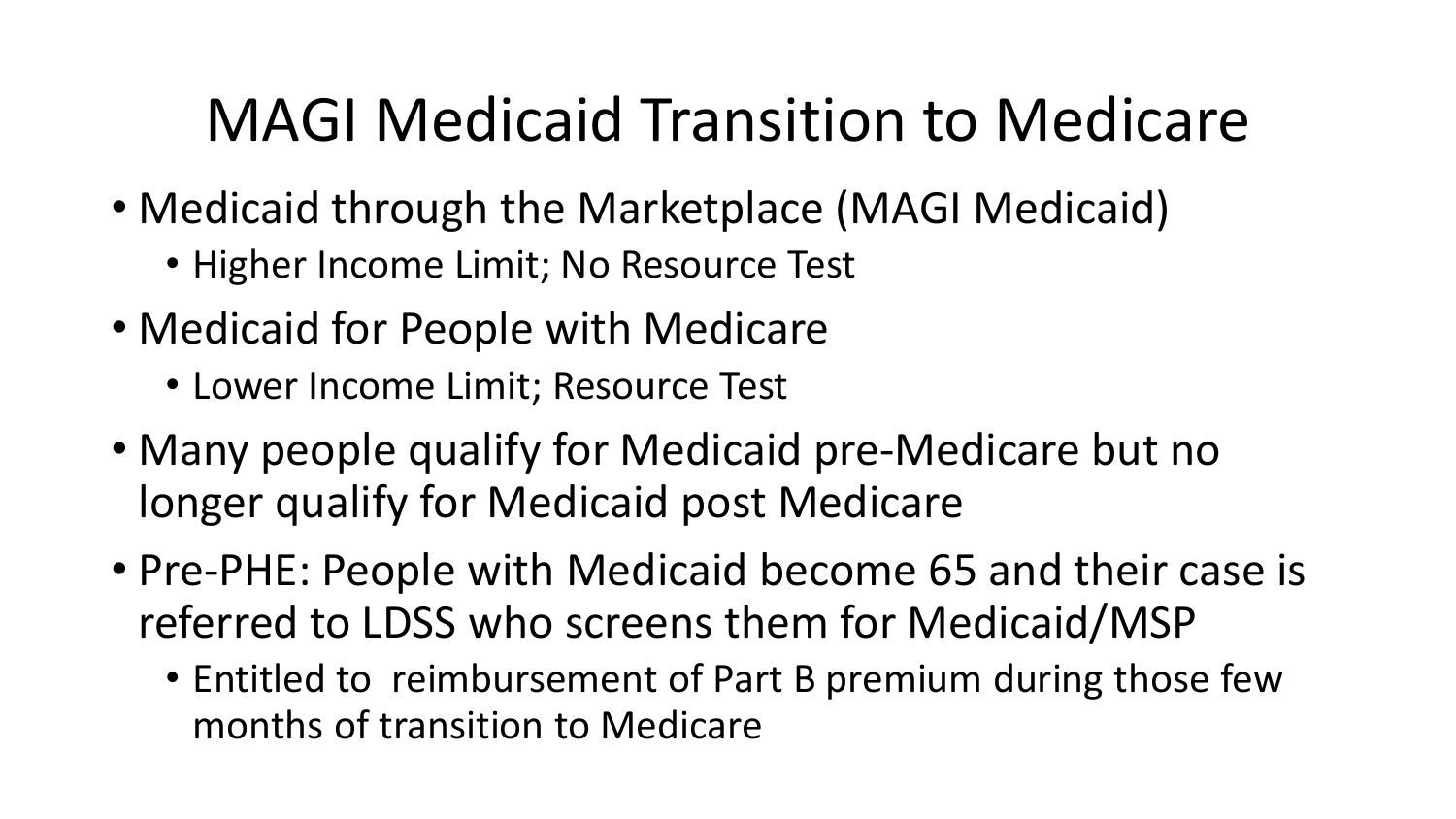### MAGI Medicaid Transition to Medicare

- During PHE, people with MAGI Medicaid remaining at New York State
	- Not being referred to LDSS (HRA in NYC)
- What should they do?
	- Enroll in Part A and Part B
		- Cannot delay enrollment in Part B without penalty
	- Actively choose a Part D (or Medicare Advantage plan with Part D)
		- Will receive Full Extra Help/LIS
			- Because they have Medicaid
- Will continue to receive MIPP (Medicare Insurance Premium Payment) Part B premium reimbursement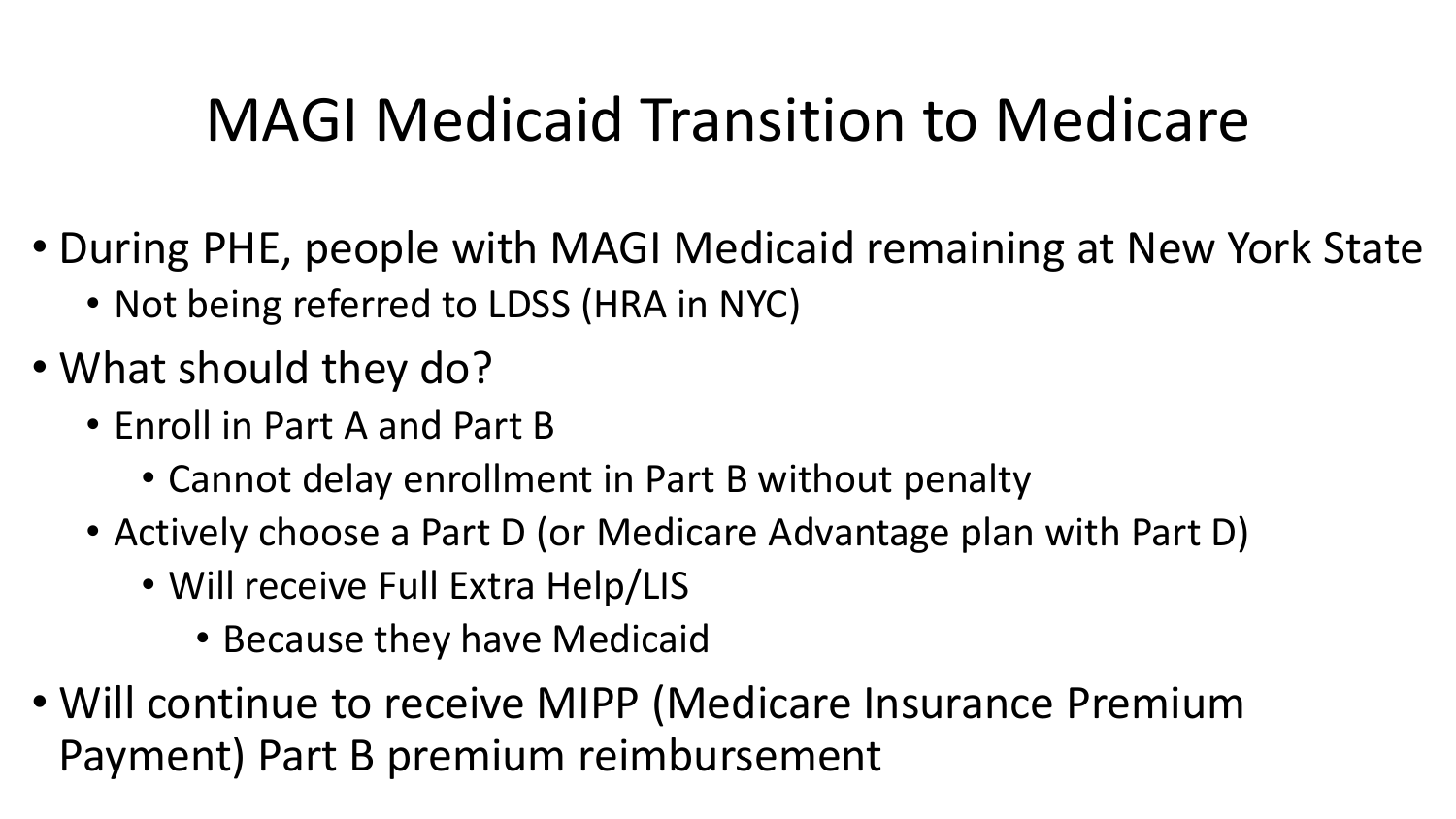

#### **Name/Nombre JOHN L SMITH**

Medicare Number/Número de Medicare **1EG4-TE5-MK72** 

Entitled to/Con derecho a **HOSPITAL (PART A) MEDICAL (PART B)** 

Coverage starts/Cobertura empieza 03-01-2016 03-01-2016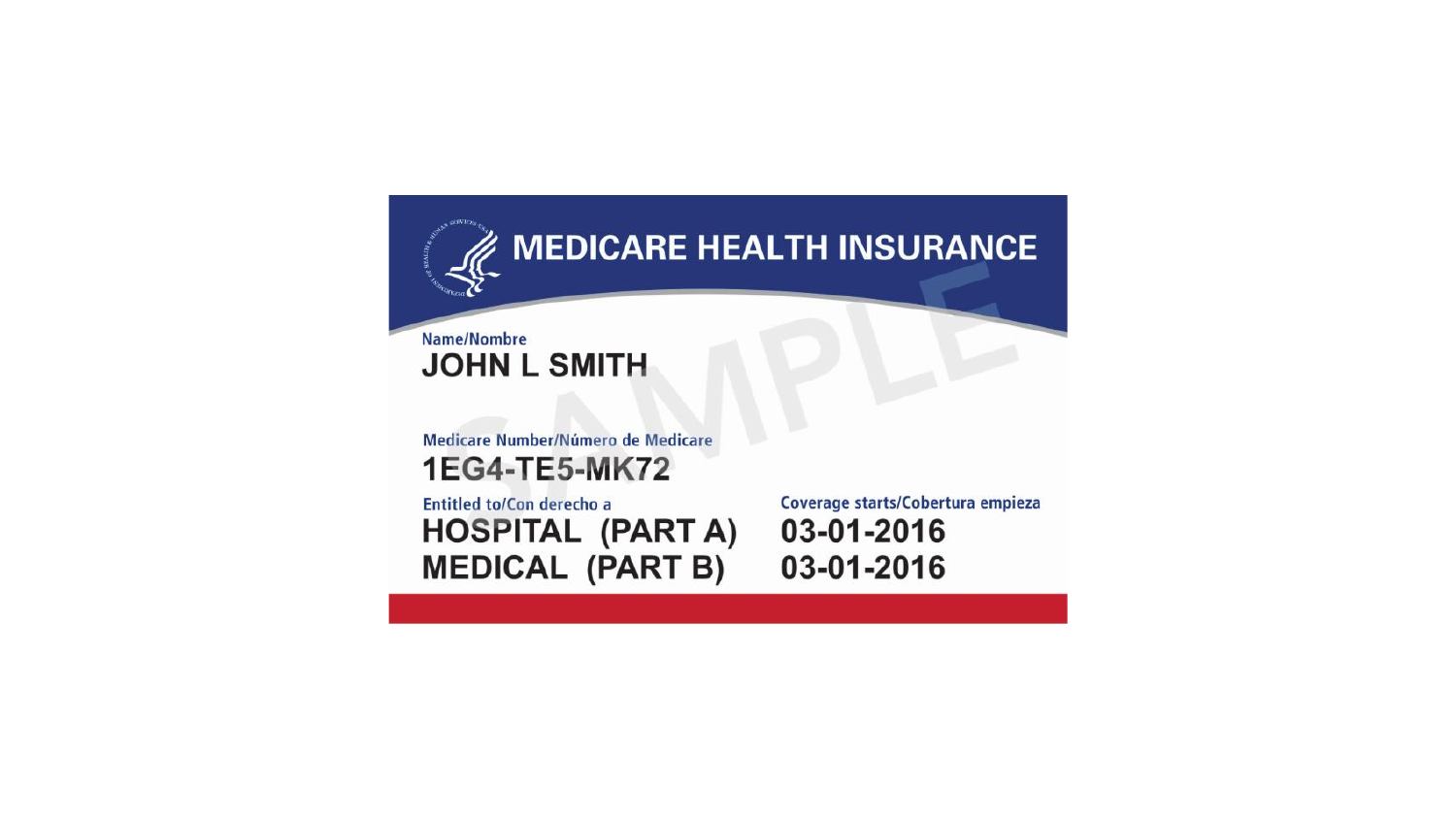# Medicare Savings Programs

- **NO resource limit for NYS residents**
- **Qualified Medicare Beneficiary (QMB)** 
	- \$1,094/month individual \$1,472/month couple
	- Covers premiums, deductibles and coinsurance
- **Specified Low Income Beneficiary (SLMB)**
	- \$1,308/month individual \$1,762/month couple
	- Covers Part B premium ONLY
- **Qualified Individual 1 (QI-1)**
	- \$1,469/month individual \$1,980/month couple
	- Covers Part B premium ONLY
- **Automatically qualify for Part D Full Extra Help**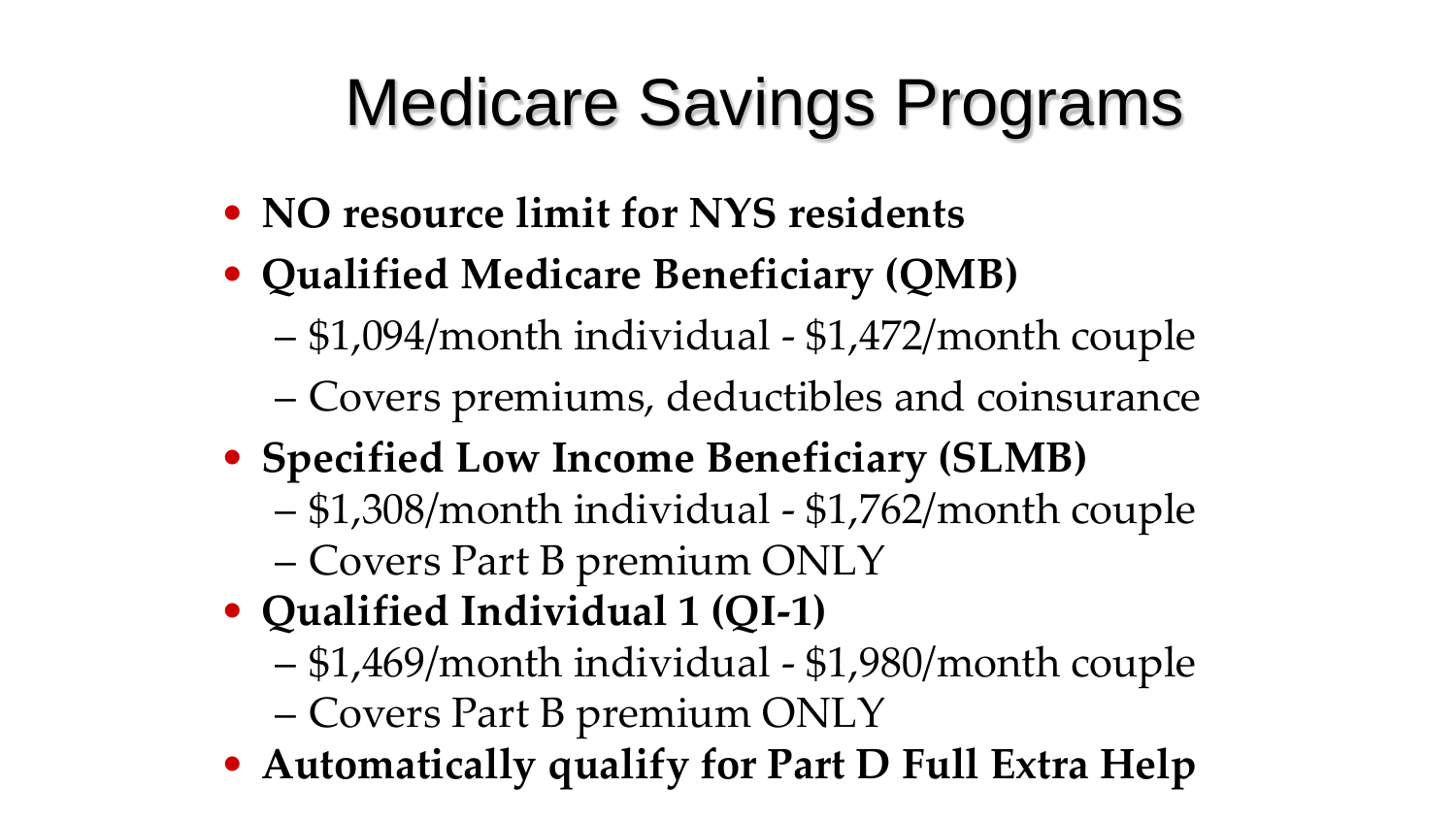# Original Medicare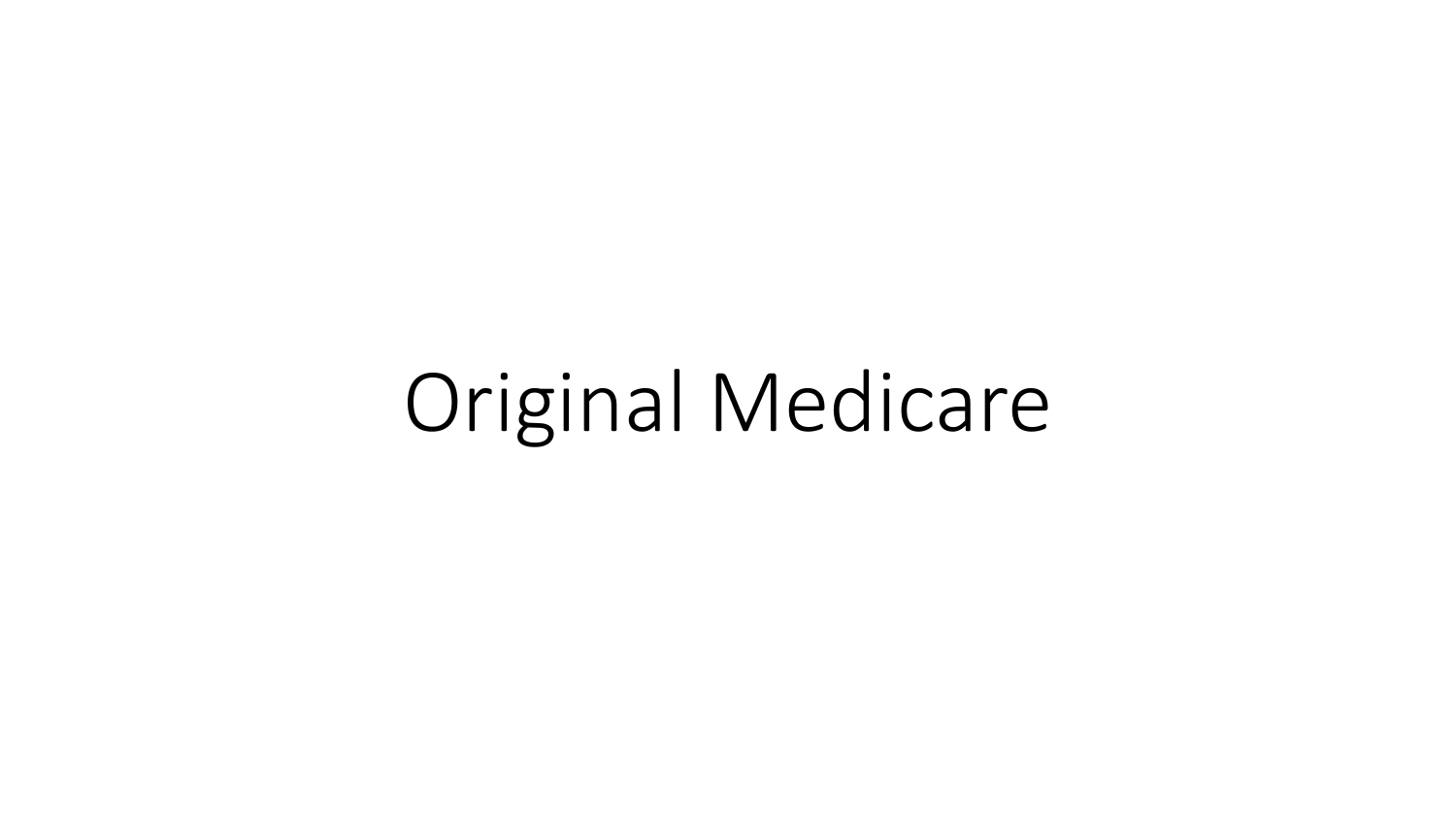### Medicare Cost-sharing

### • **Part B**

– **Deductible (\$203)**

– 20% coinsurance (for most services)

### • **Part A**

### • **Inpatient deductible**

(Days 1-60) \$1,484 per benefit period

• **Coinsurance days**

(Days 61-90) \$371 per day

• **Lifetime reserve days**

(60 Days) \$742 per day

• **Skilled nursing facility** (Days 21-100) \$185.50 per day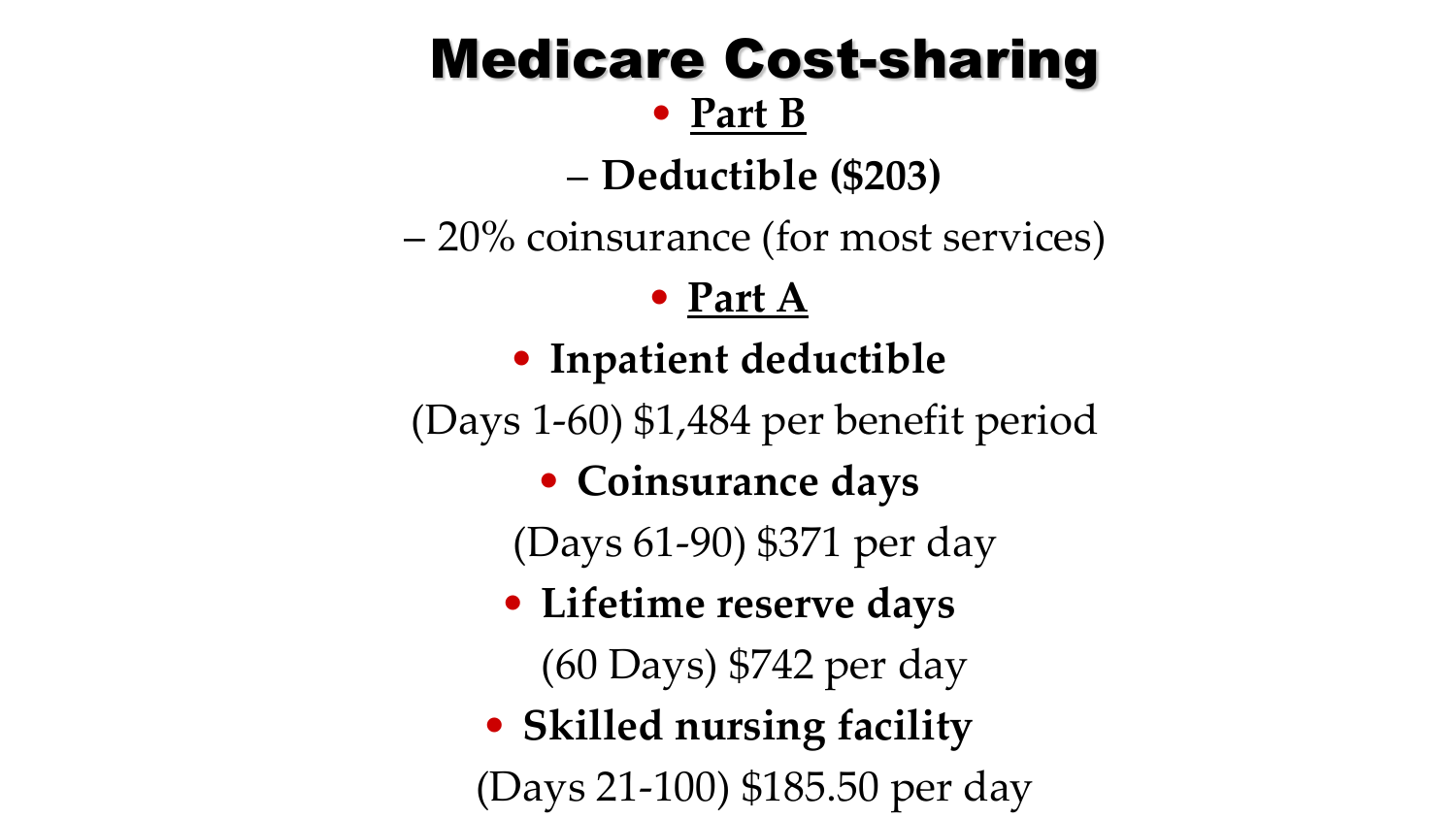## DME Competitive Bidding

- January 1, 2021 December 31, 2023
- BUT Only for Two DME Product Categories:
	- Off-The-Shelf (OTS) Back Braces; OTS Knee Braces
- For beneficiaries residing in (or visiting) Competitive Bidding Areas
	- [Albany-Schenectady-Troy, NY; Bronx-Manhattan, NY; Buffalo-Cheektowaga-](https://dmecompetitivebid.com/cbic/cbic2021_files.nsf/F/CBIC%202021R2021_Buffalo-Cheektowaga-Niagara_Falls_NY.pdf/$FILE/R2021_Buffalo-Cheektowaga-Niagara_Falls_NY.pdf)[Niagara Falls, NY; Nassau, Kings, Queens & Richmond Counties, NY; Port Chester-](https://dmecompetitivebid.com/cbic/cbic2021_files.nsf/F/CBIC%202021R2021_Port_Chester-White_Plains-Yonkers_NY.pdf/$FILE/R2021_Port_Chester-White_Plains-Yonkers_NY.pdf)White Plains-Yonkers, NY (only knee brace); Poughkeepsie-Newburgh-[Middletown, NY; Rochester, NY; Suffolk County, NY](https://dmecompetitivebid.com/cbic/cbic2021_files.nsf/F/CBIC%202021R2021_Poughkeepsie-Newburgh-Middletown_NY.pdf/$FILE/R2021_Poughkeepsie-Newburgh-Middletown_NY.pdf) (only knee brace); Syracuse, NY
- Must use Contracted Supplier
	- Mandated to Accept Assignment on claims
- Non-Contracted Supplier must notify beneficiary
	- Using Advance Beneficiary Notice (ABN)
- Reference: Your Guide to Medicare DME Competitive Bidding: <https://www.medicare.gov/media/9216>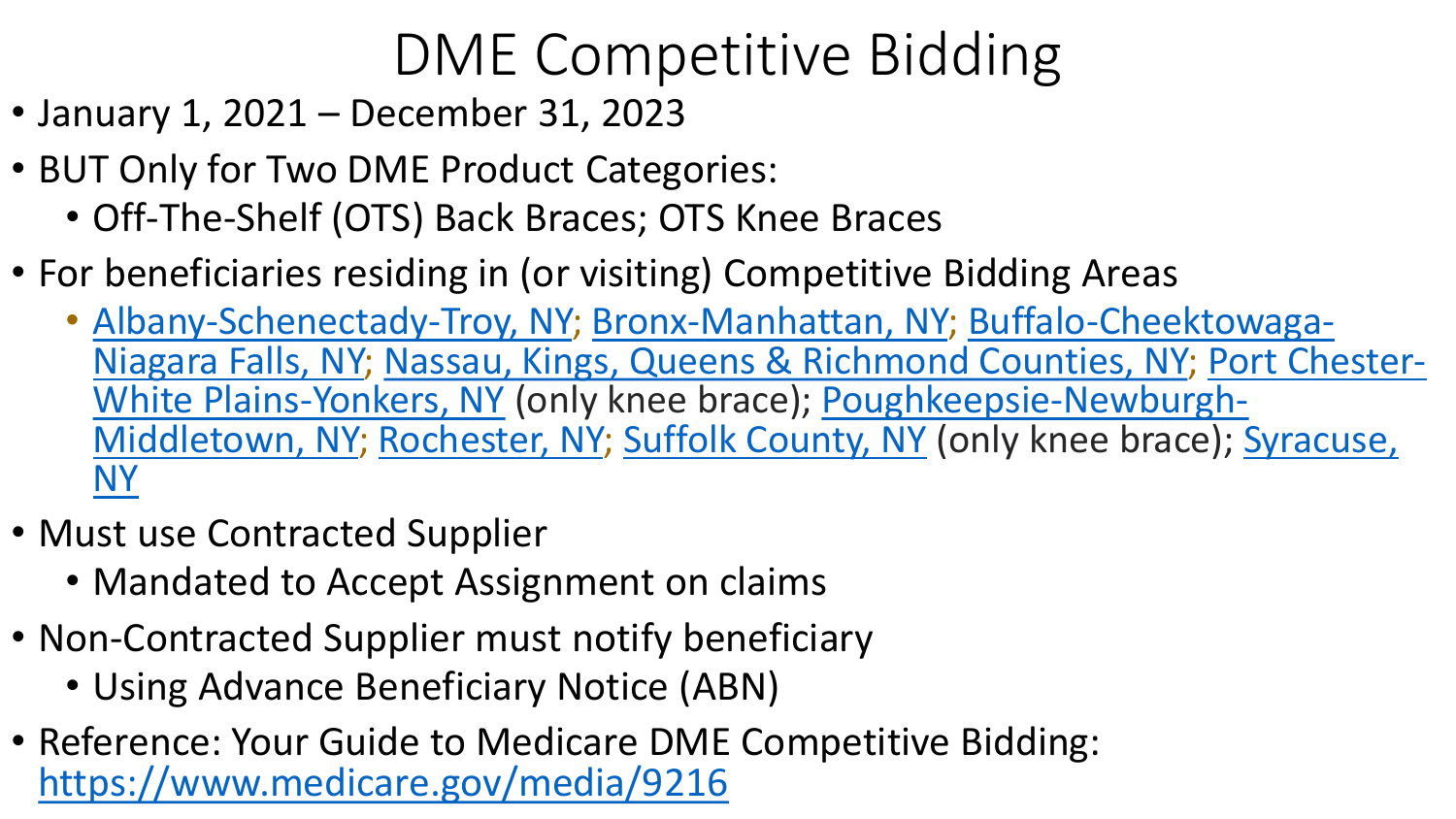## QMB and Balance Billing

- Providers not allowed to bill beneficiary for Medicare Part B cost-sharing
	- Regardless of whether in Original Medicare or Medicare Advantage
	- Regardless of whether provider accepts Medicaid
	- Regardless of whether provider receives any payment from Medicaid
- QMB protections also apply for services received outside of NYS – Beneficiary may not choose to waive QMB protections
- Beneficiary MSN (Medicare Summary Notice) and Provider RA (Remittance Advice) indicates QMB status
	- And MSN indicates \$0 cost-sharing for beneficiary responsibility
- Reference:
	- 3 tips for people in the Qualified Medicare Beneficiary (QMB) Program
		- <https://www.medicare.gov/media/10101>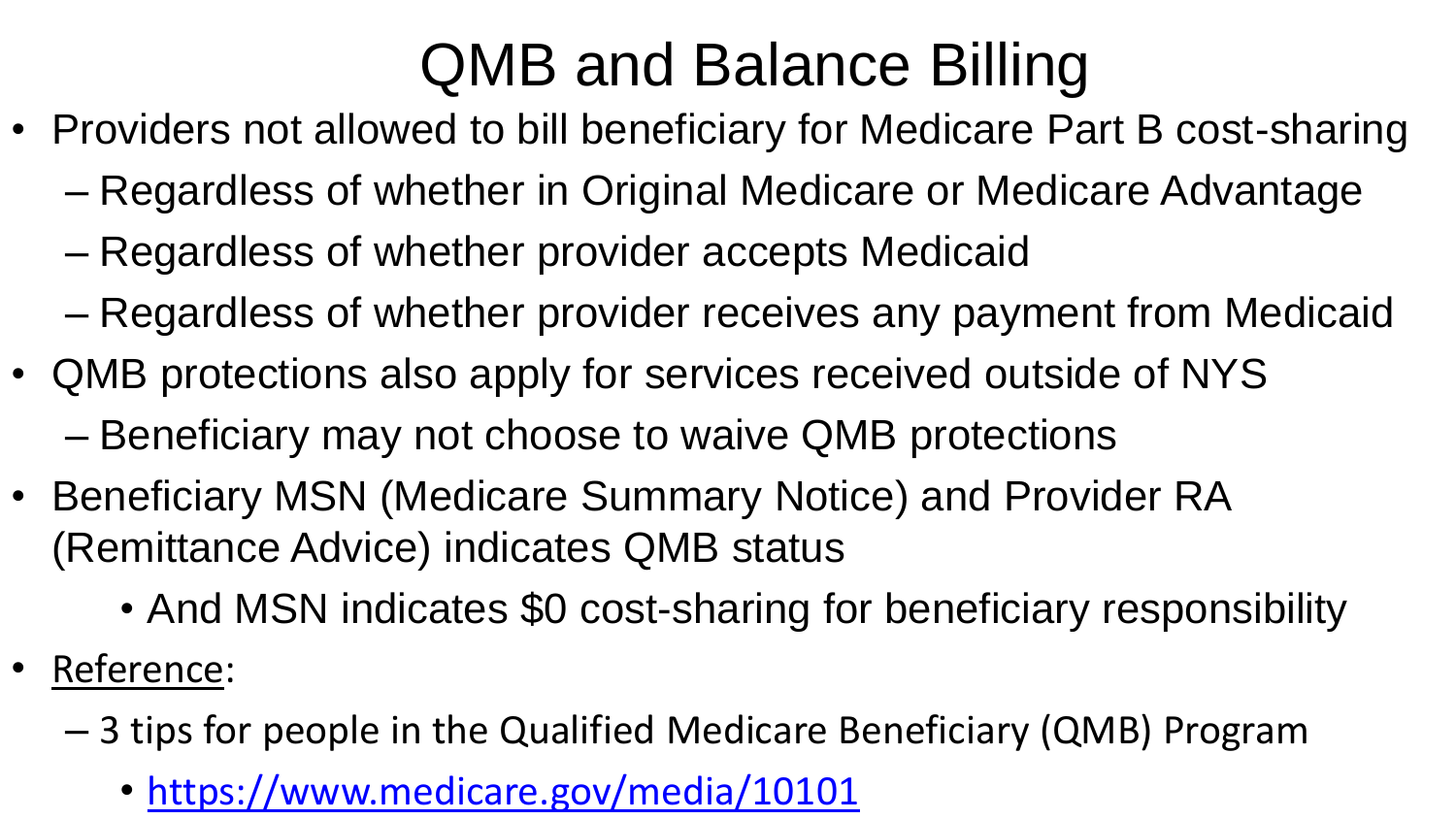Medigap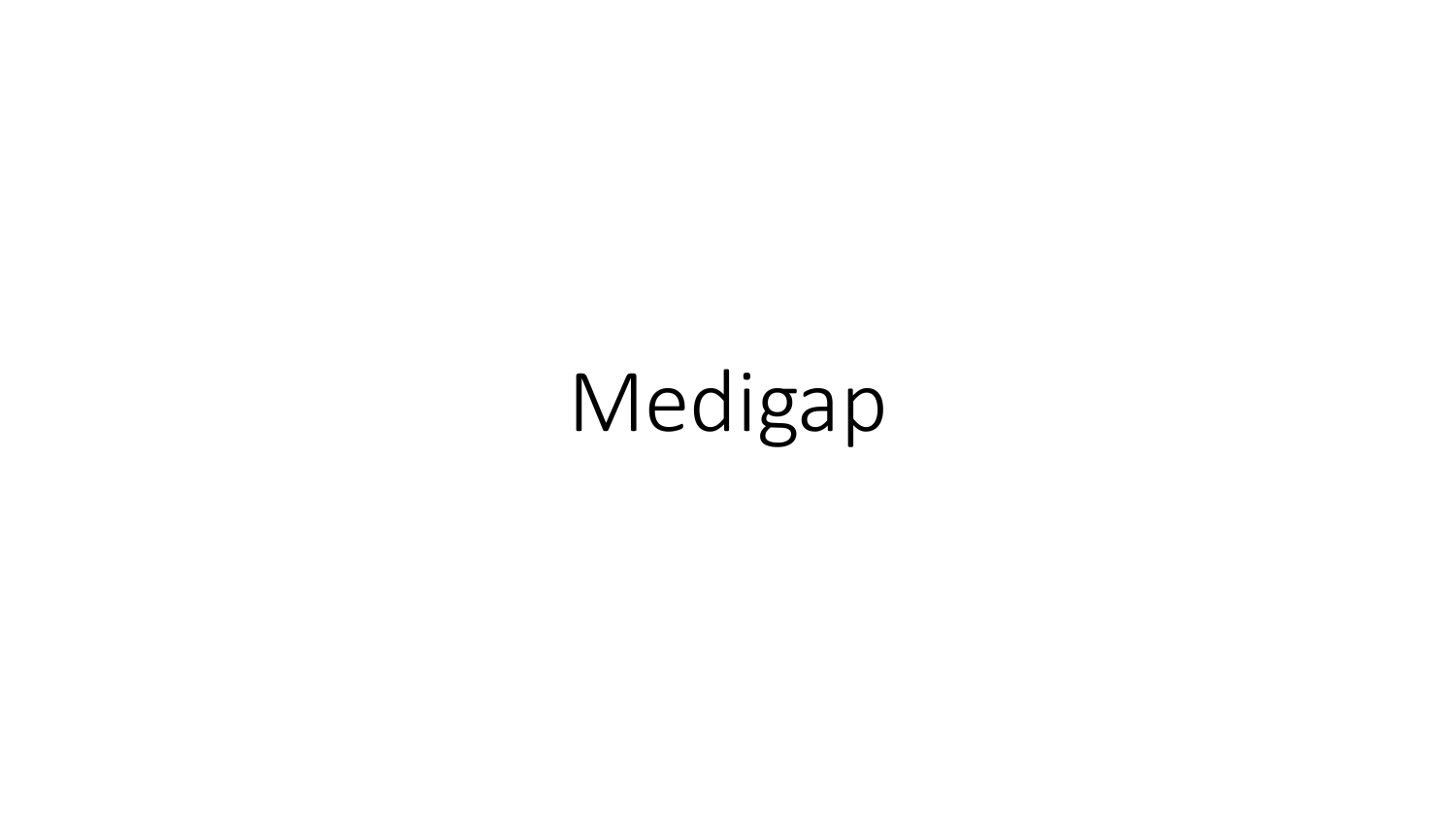#### **BENEFITS INCLUDED IN THE TEN STANDARD MEDICARE SUPPLEMENT PLANS**

**Basic Benefit:** Included in all plans

•**Hospitalization:** Part A copayment, coverage for 365 additional days after Medicare benefits end, and coverage for 60 lifetime reserve days copayment.

•**Medical Expenses:** Part B coinsurance (generally 20% of Medicare-approved expenses).

•**Blood:** First 3 pints of blood each year.

•**Hospice:** Part A cost sharing.

#### **High Deductible Plan F and Plan G – Deductible \$2,370 (2021) \$2,490 (2022); Plan K and Plan L OOP Limit \$6,620/\$3,310 (2022**)

| A              | B              | $\mathbf C$    | D              | $F*$           | $G^*$          | K                      |                      | M                   | N              |
|----------------|----------------|----------------|----------------|----------------|----------------|------------------------|----------------------|---------------------|----------------|
| <b>Basic</b>   | <b>Basic</b>   | <b>Basic</b>   | <b>Basic</b>   | <b>Basic</b>   | <b>Basic</b>   | <b>Basic</b>           | <b>Basic</b>         | <b>Basic</b>        | <b>Basic</b>   |
| <b>Benefit</b> | <b>Benefit</b> | <b>Benefit</b> | <b>Benefit</b> | <b>Benefit</b> | <b>Benefit</b> | Benefit**              | Benefit**            | <b>Benefit</b>      | Benefit**      |
|                |                | <b>Skilled</b> | <b>Skilled</b> | <b>Skilled</b> | <b>Skilled</b> | <b>Skilled</b>         | <b>Skilled</b>       | <b>Skilled</b>      | <b>Skilled</b> |
|                |                | <b>Nursing</b> | <b>Nursing</b> | <b>Nursing</b> | <b>Nursing</b> | <b>Nursing</b>         | <b>Nursing</b>       | <b>Nursing</b>      | Nursing        |
|                |                | Coinsurance    | Coinsurance    | Coinsurance    | Coinsurance    | Coinsurance<br>(50%)   | Coinsurance<br>(75%) | Coinsurance         | Coinsurance    |
|                | Part A         | Part A         | Part A         | Part A         | Part A         | Part A                 | Part A               | Part A              | Part A         |
|                | Deductible     | Deductible     | Deductible     | Deductible     | Deductible     | Deductible<br>$(50\%)$ | Deductible<br>(75%)  | Deductible<br>(50%) | Deductibe      |
|                |                | Part B         |                | Part B         |                |                        |                      |                     |                |
|                |                | Deductible     |                | Deductible     |                |                        |                      |                     |                |
|                |                |                |                | Part B         | Part B         |                        |                      |                     |                |
|                |                |                |                | <b>Excess</b>  | <b>Excess</b>  |                        |                      |                     |                |
|                |                | Foreign        | Foreign        | Foreign        | Foreign        |                        |                      | Foreign             | Foreign        |
|                |                | Travel         | Travel         | Travel         | Travel         |                        |                      | Travel              | <b>Travel</b>  |
|                |                | Emergency      | Emergency      | Emergency      | Emergency      |                        |                      | Emergency           | Emergency      |
|                |                |                |                |                |                | Out of                 | Out of               |                     |                |
|                |                |                |                |                |                | Pocket                 | Pocket               |                     |                |
|                |                |                |                |                |                | limit                  | limit                |                     |                |
|                |                |                |                |                |                | \$6,220                | \$3,110              |                     |                |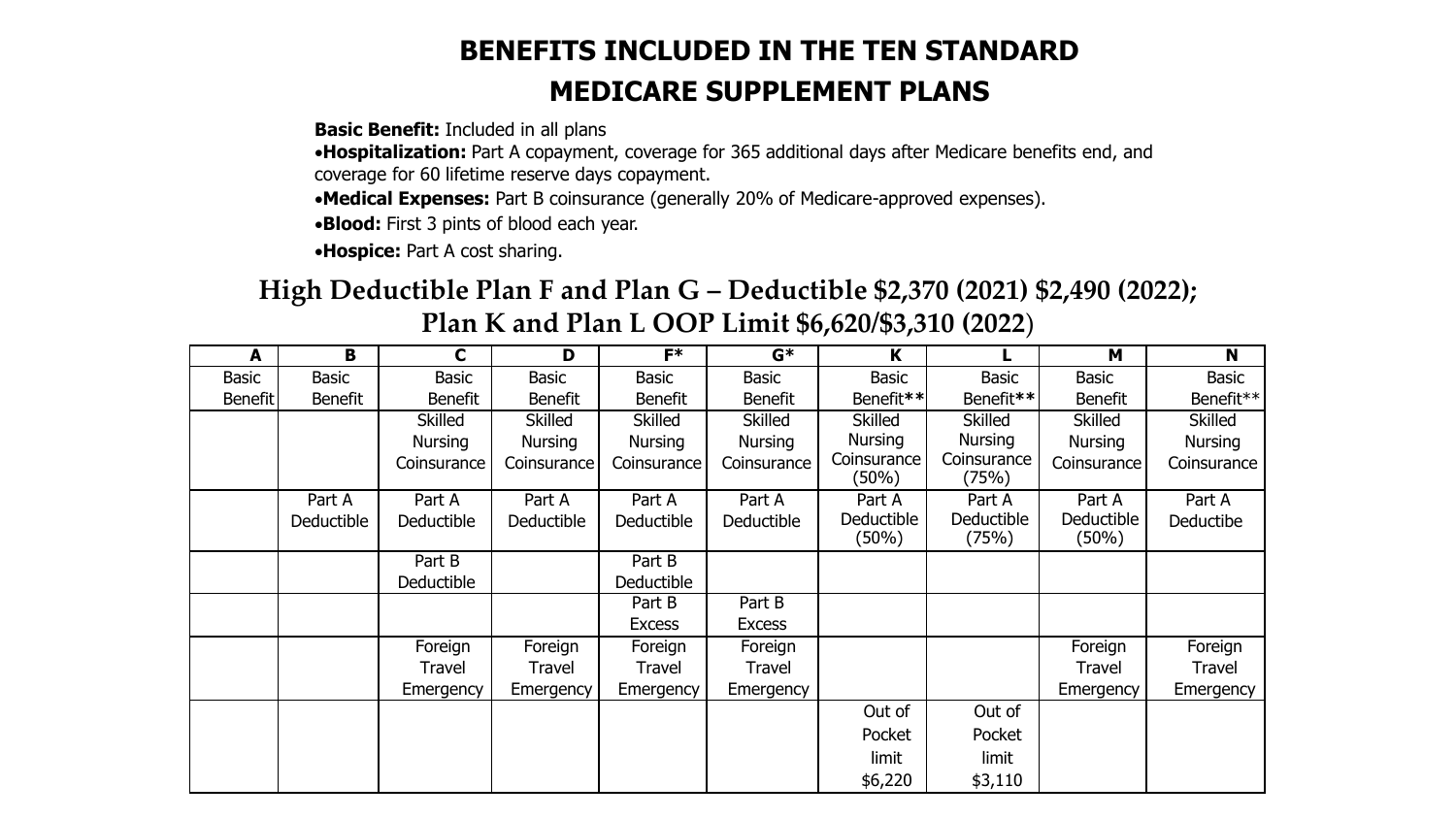#### **MEDICARE SUPPLEMENT INSURANCE POLICIES**

Please call the individual companies directly for their most current monthly rates as they are subject to change. Updated rate charts are available at the NYS Department of Financial Services website: https://www.dfs.ny.gov/consumers/health\_insurance/supplement\_plans\_rates

\*Globe Life Insurance (formerly First United American) premiums differ by zip code. Use above link to find rates where you live.

\*\* Only individuals who were Medicare eligible prior to January 1, 2020 are able to purchase Medigap Plans C, F and F<sup>+</sup>.

|             | <u>Aetna</u>         | <b>Bankers</b><br><b>Conseco</b> | <b>Empire</b><br><b>Blue Cross</b>               | <b>Globe Life</b><br>Insurance* | <u> Emblem/</u><br><b>GHI</b> | <b>Humana</b>        | <b>Mutual of</b><br><b>Omaha</b> | <u>Transamerica</u><br><b>Financial</b> | <b>United</b><br><b>Health</b>                                                    |
|-------------|----------------------|----------------------------------|--------------------------------------------------|---------------------------------|-------------------------------|----------------------|----------------------------------|-----------------------------------------|-----------------------------------------------------------------------------------|
| <b>PLAN</b> | 800-<br>345-<br>6022 | 800-<br>845-<br>5512             | <b>Blue</b><br><b>Shield</b><br>855-<br>306-9355 | 800-<br>$331 -$<br>2512         | 800-<br>444-<br>2333          | 800-<br>486-<br>2620 | 800-<br>$228 -$<br>9999          | 800-752-<br>9797                        | (AARP)<br><b>Must be an AARP</b><br>member to enroll<br>(age 50+)<br>800-523-5800 |
| A           | \$318.21             | \$367.70                         | \$179                                            | \$240/268                       | \$194.87                      | \$321.19             | \$351.72                         | \$195                                   | \$188.50                                                                          |
| B           | \$362.44             | \$480.69                         | \$241.11                                         | \$330/370                       | \$253.28                      | \$362.61             | \$512.25                         | \$257                                   | \$270.50                                                                          |
| $C^{**}$    |                      |                                  |                                                  | \$397/444                       | \$300.87                      | \$439.46             | \$512.82                         | \$304                                   | \$332.25                                                                          |
| D           |                      |                                  |                                                  | \$391/438                       |                               |                      | \$503.90                         | \$280                                   |                                                                                   |
| $F***$      | \$422.90             | \$648.95                         | \$307.40                                         | \$374/419                       | \$530.29                      | \$448.38             | \$516.15                         | \$306                                   | \$320.00                                                                          |
| $F+***$     |                      | \$75.69                          |                                                  | \$69/77                         | \$74                          | \$93.09              |                                  |                                         |                                                                                   |
| G           | \$406.26             | \$597.30                         | \$270.14                                         | \$348/390                       | \$302                         | \$400.38             | \$478.04                         | \$281                                   | \$280.25                                                                          |
| $G+$        |                      | \$75.69                          |                                                  | \$69/77                         | \$67.69                       | \$92.97              |                                  |                                         |                                                                                   |
| K           |                      | \$99.74                          |                                                  | \$137/154                       |                               | \$209.34             |                                  | \$140                                   | \$88.00                                                                           |
| L           |                      | \$286.73                         |                                                  | \$206/231                       |                               | \$298.98             |                                  | \$208                                   | \$182.75                                                                          |
| M           |                      | \$397.13                         |                                                  |                                 |                               |                      | \$526.10                         | \$256                                   |                                                                                   |
| N           |                      | \$390.82                         | \$192.22                                         | \$259/290                       | \$220                         | \$284.05             |                                  | \$241                                   | \$211.25                                                                          |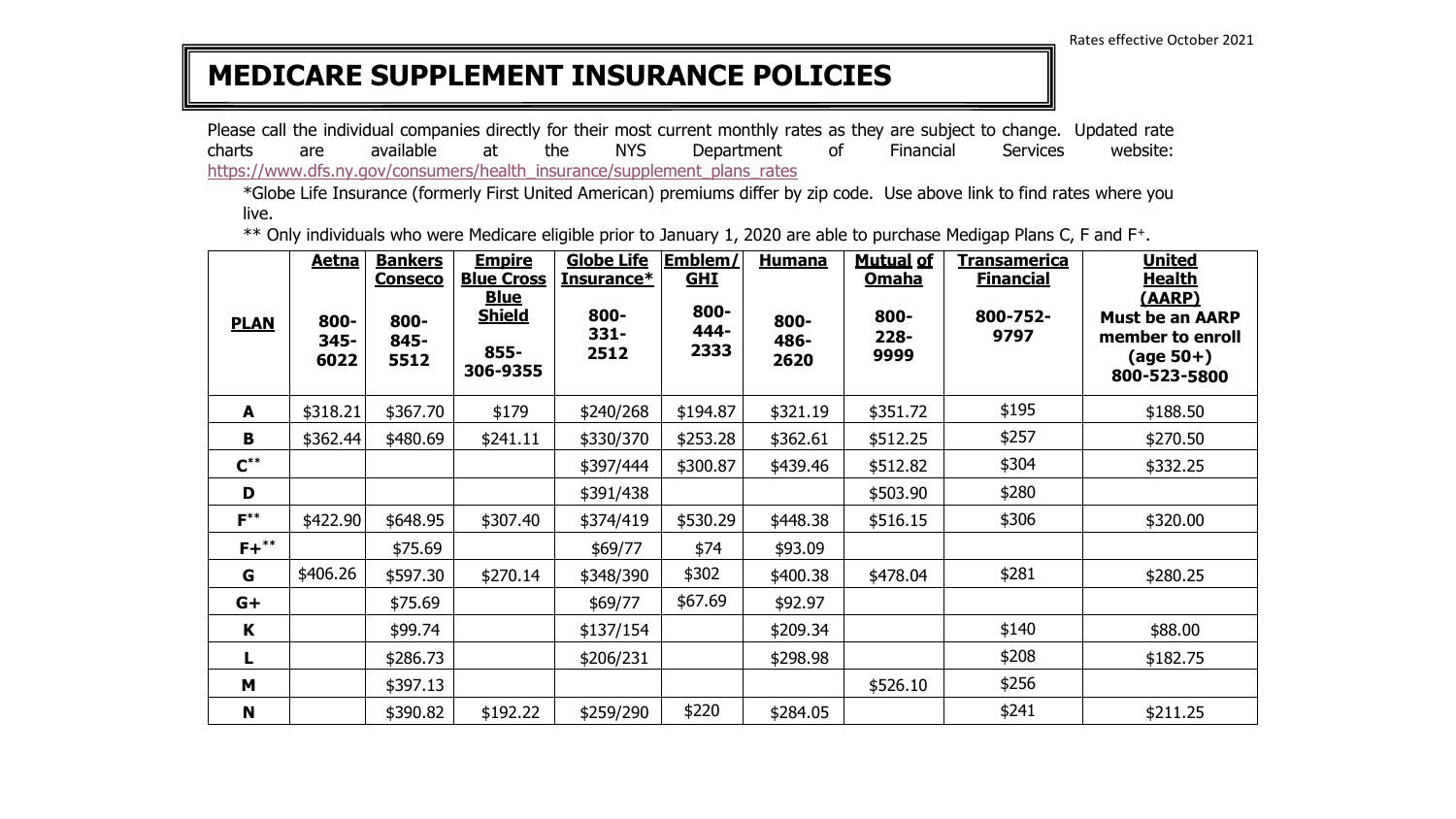Medicare Part C (Medicare Advantage)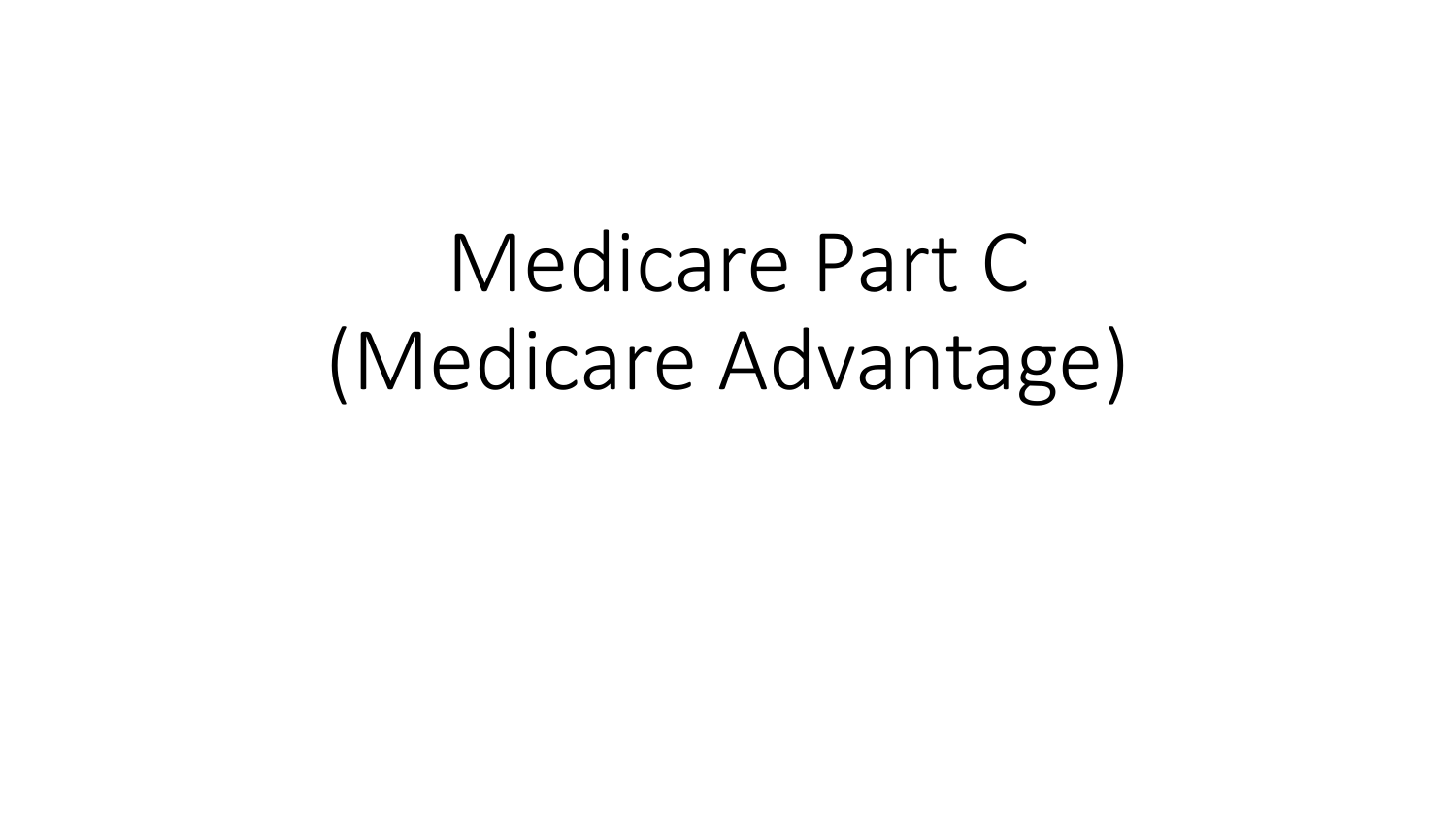### Medicare Advantage

- Eligibility
	- Must have BOTH Part A and Part B
	- Must live in service area of plan
- NEW for 2021
	- Beneficiaries with ESRD have option to enroll in MA plan
		- Caution: MA plan may have up to 20% cost-sharing for dialysis
- Benefits/Costs
	- Covers at least what Medicare does
		- Plus additional benefits (Hearing Aids/Dental/Vision)
	- Fixed co-payments (or coinsurance) for most services
		- Up to Maximum Out of Pocket (MOOP) \$7,550/\$11,300 (2021/2022)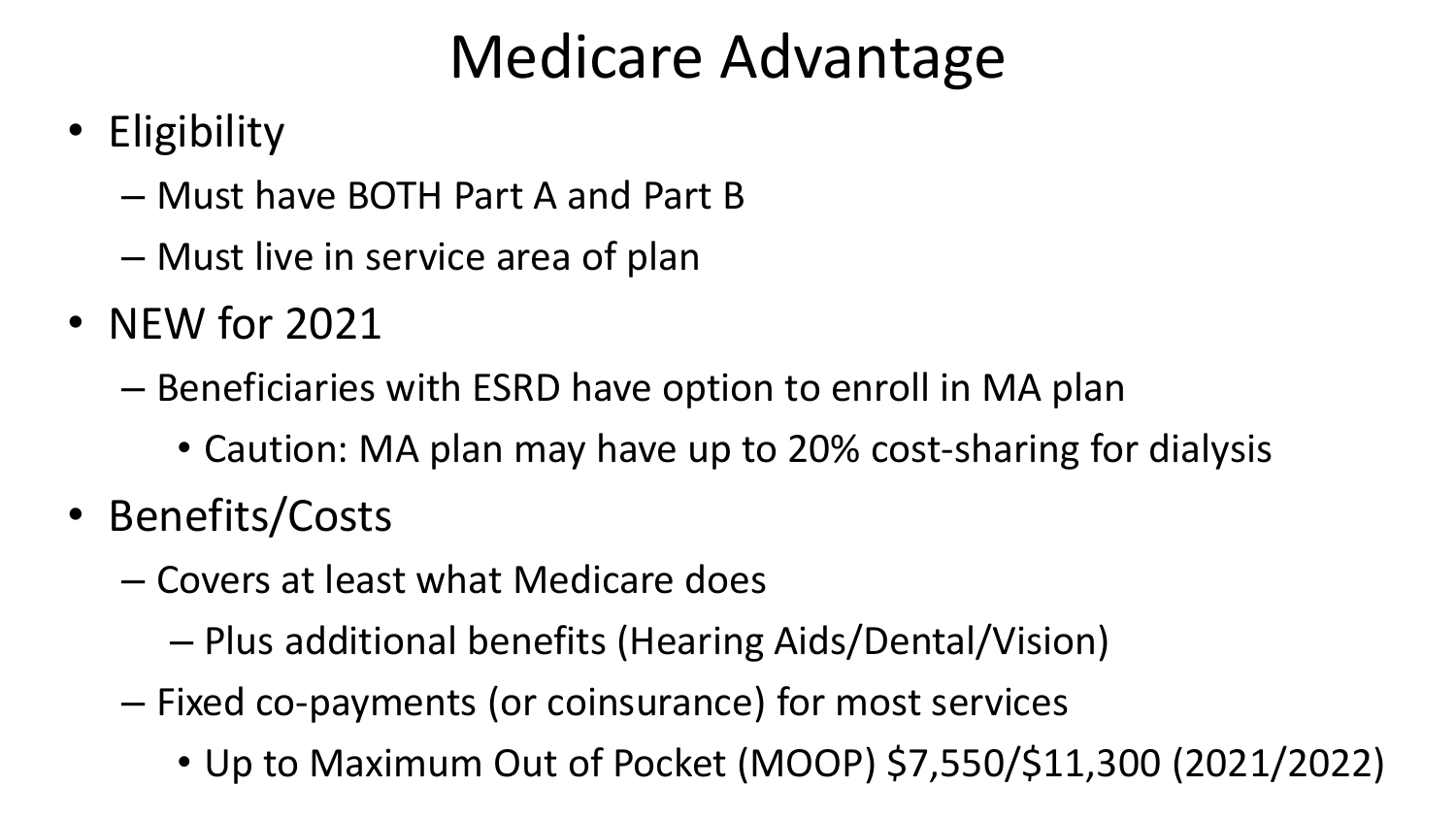### Annual Election Period and Open Enrollment Period

- Annual Coordinated Election Period (AEP)
	- October 15 December 7
	- Enroll, disenroll, or switch
		- Medicare Health Plan choice and/or Part D
- Open Enrollment Period (January March)
	- Medicare Advantage (MA) plan change
	- Change from MA plan to MA plan or to Original Medicare
		- With or without Part D
	- $-$  One change effective 1<sup>st</sup> of following month
- New Medicare beneficiaries who enrolled in MA plan during ICEP
	- MA OEP starts month of entitlement to Part A and Part B and ends the last day of the 3rd month of entitlement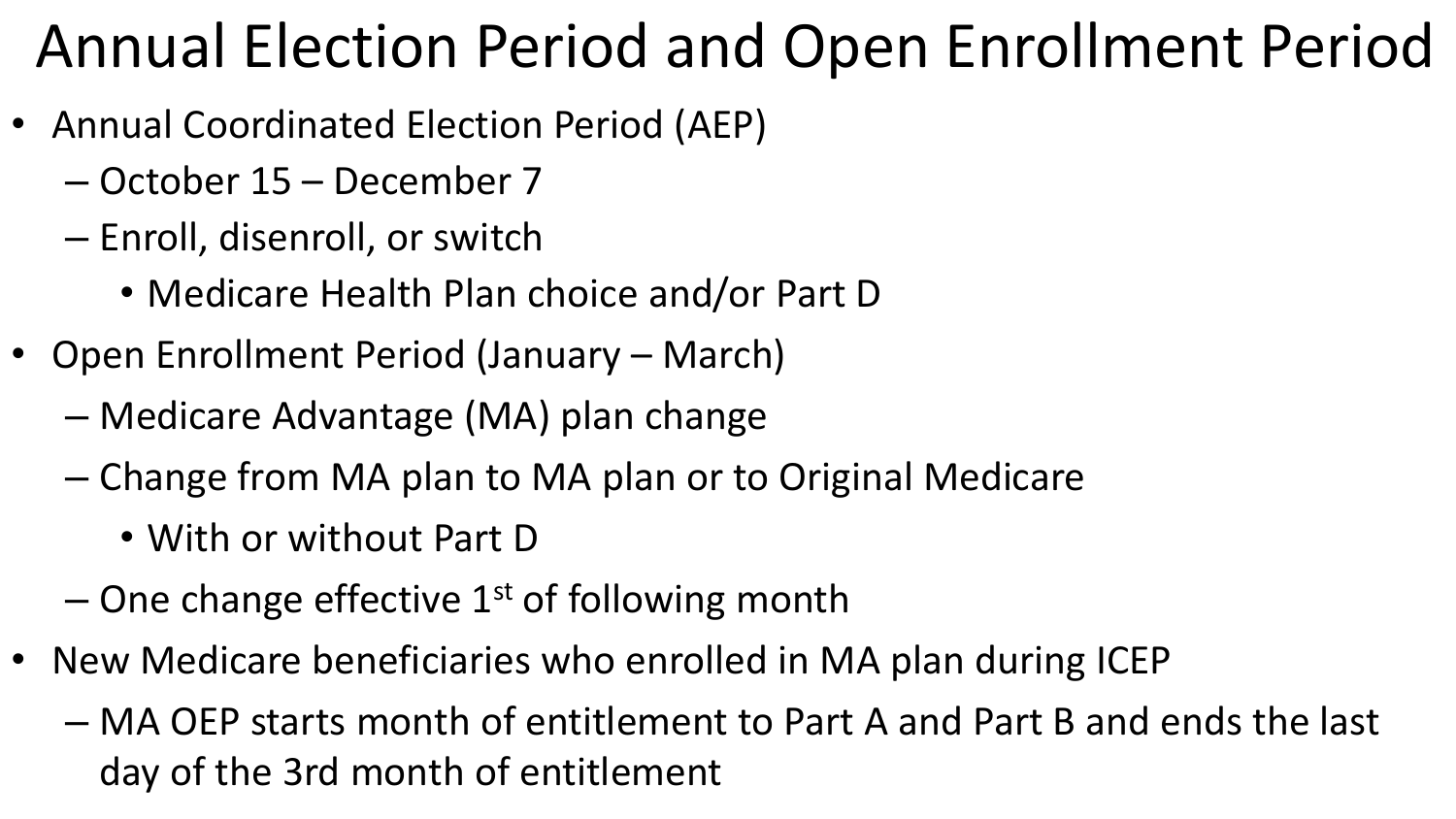# Medicare Part D (And EPIC)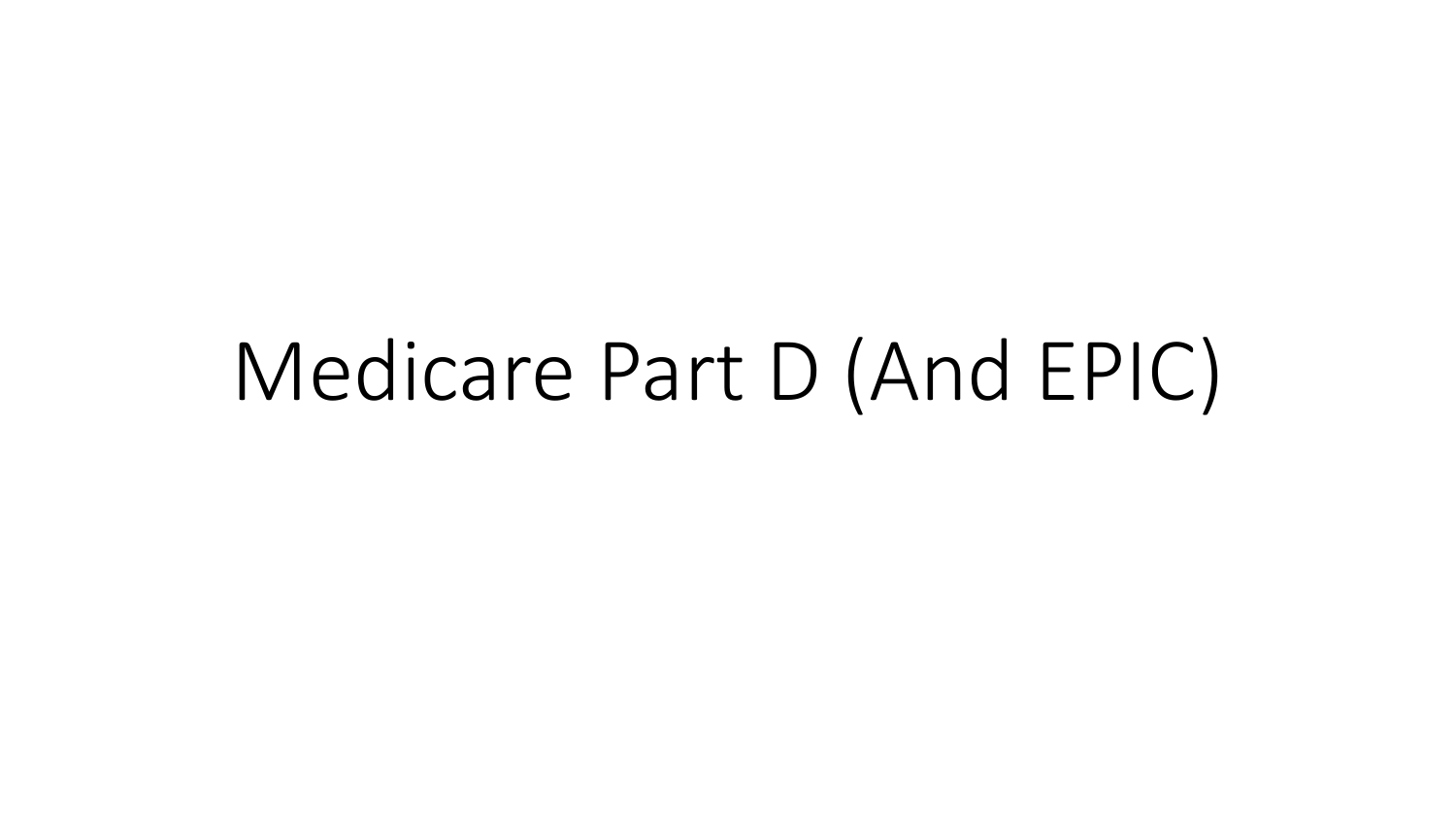## Part D Plan Changes

- Fewer Part D Plans
	- 28 in 2021; 19 in 2022
		- Express Scripts members being moved to CIGNA
			- –[https://www.cigna.com/medicare/part-d/cigna-express](https://www.cigna.com/medicare/part-d/cigna-express-scripts?PID=dm_01_16641)scripts?PID=dm\_01\_16641
		- EmblemHealth VIP Rx and VIP Rx Plus plans terminating
- Fewer Benchmark Plans
	- 7 in 2021; 4 in 2022
		- Elixir RxSecure (No Longer Benchmark)
- Elixir RxPlus Premium Increase \$15.60 to \$51.50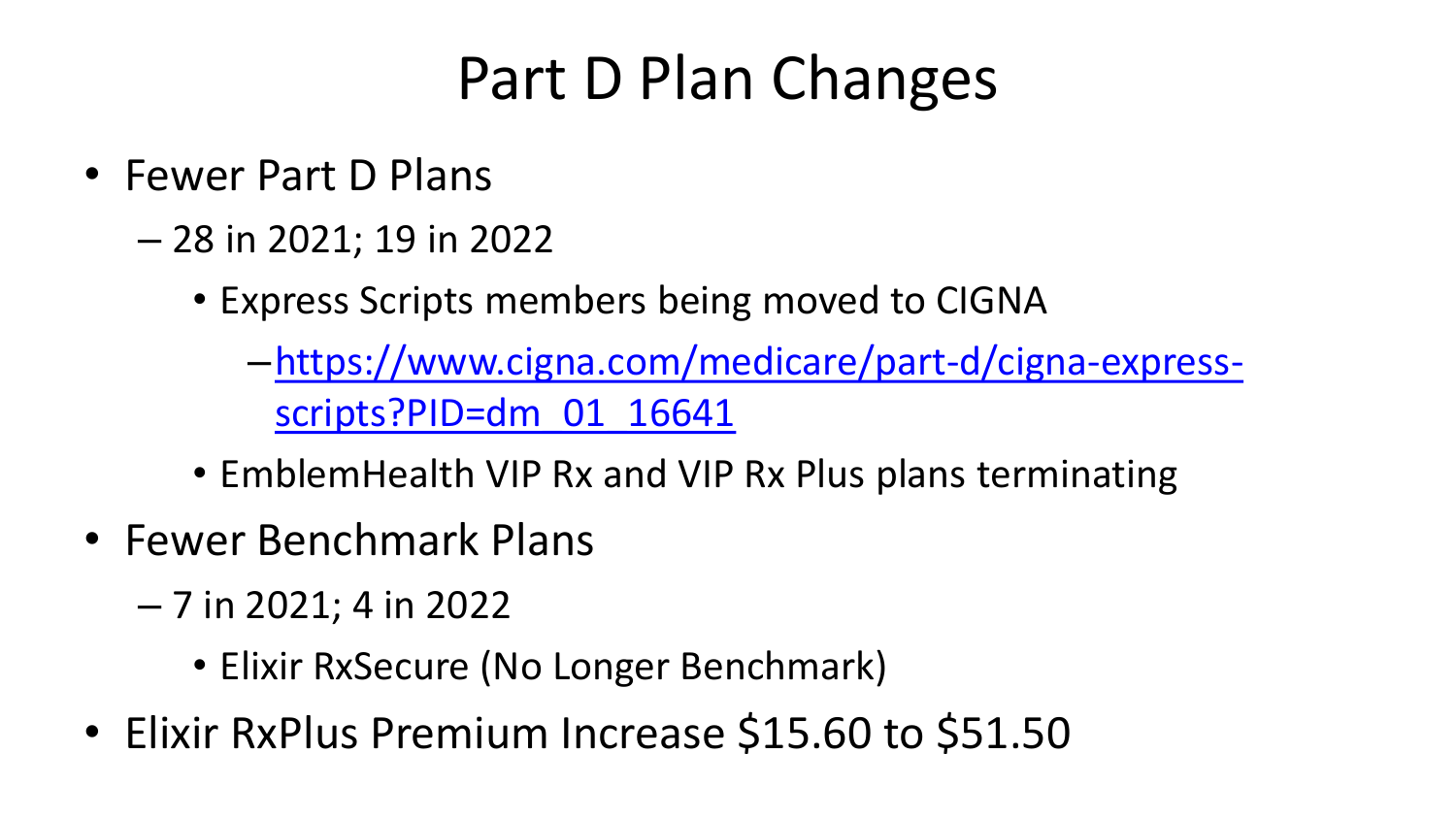## Reassignment

- Reassignment Due to Premium Change PDP
- FULL Extra Help auto or facilitated enrolled – NOT in a MA-PD and did NOT elect a Part D plan
- If Part D plan premium is above LIS subsidy (\$42.43 in 2022)...
	- Will be assigned to another benchmark plan if offered by same sponsor or
	- Will be reassigned to random benchmark plan
- Plans may waive the monthly beneficiary premium for subsidy eligible individual if de minimis (within \$2 (2022))

– If premium is waived, will not be reassigned

- Reassignment Due to Plan (PDP or MA-PD) Termination
- ALL Extra Help recipients will be reassigned – Whether CMS or beneficiary chose plan
- Will be assigned to benchmark Part D plan offered by same sponsor or – Will be reassigned to random benchmark plan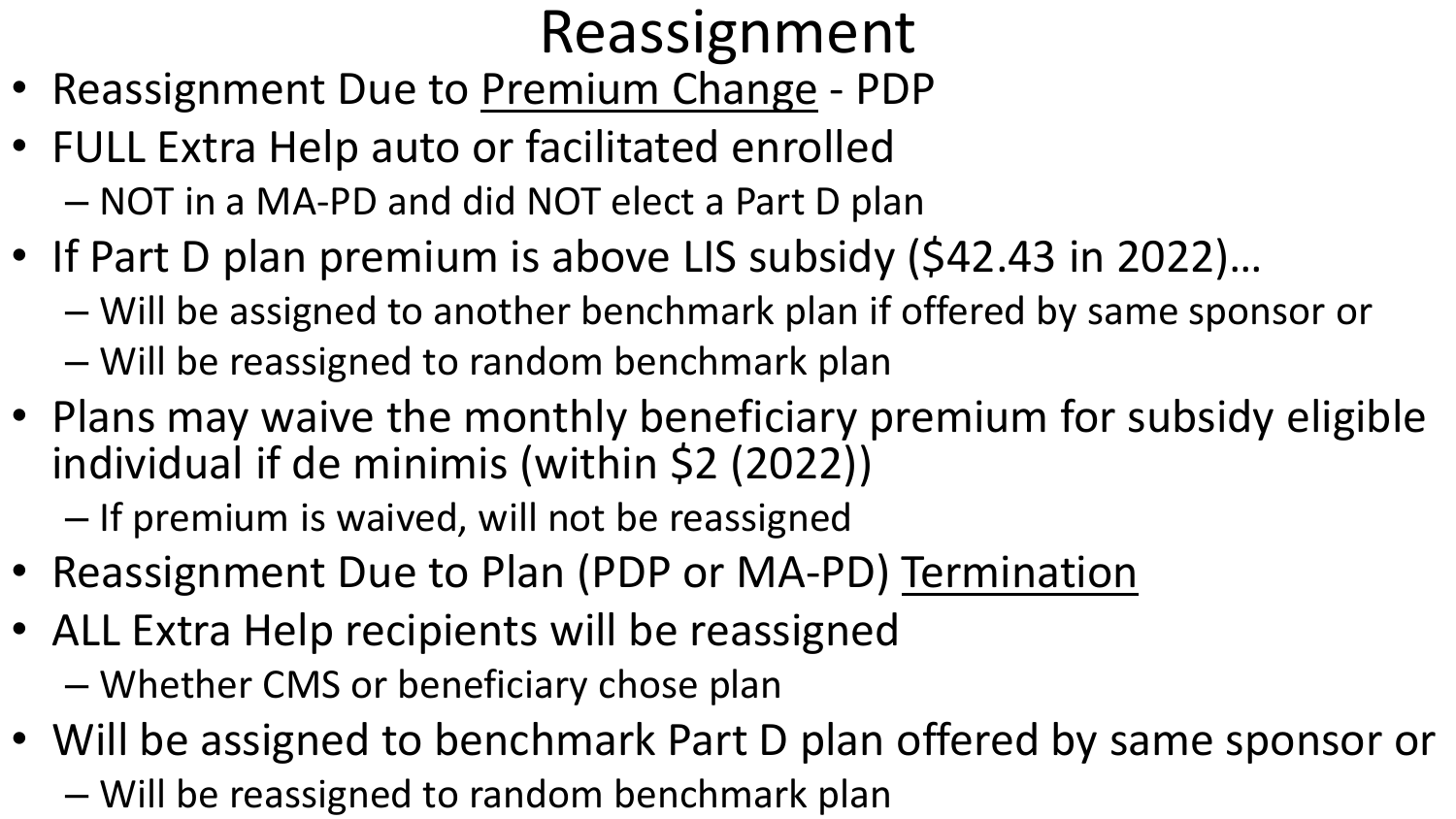## Special Enrollment Periods

- Extra Help/LIS Special Enrollment Period (SEP)
	- Available for all beneficiaries with Extra Help
		- One change per calendar quarter (During first 9 months of year)
- Disenrollment from Part D to Maintain Other Creditable Coverage
	- Including VA and Tricare
		- Part D SEP to disenroll from Part D plan (NOT enroll or switch plans) –Including Medicare Advantage plan with Part D
- Special Enrollment Period for beneficiaries whose plan is terminating
	- December 8 End of February
- Reference: Understanding Medicare Advantage & Medicare Drug Plan Enrollment Periods <https://www.medicare.gov/media/4696>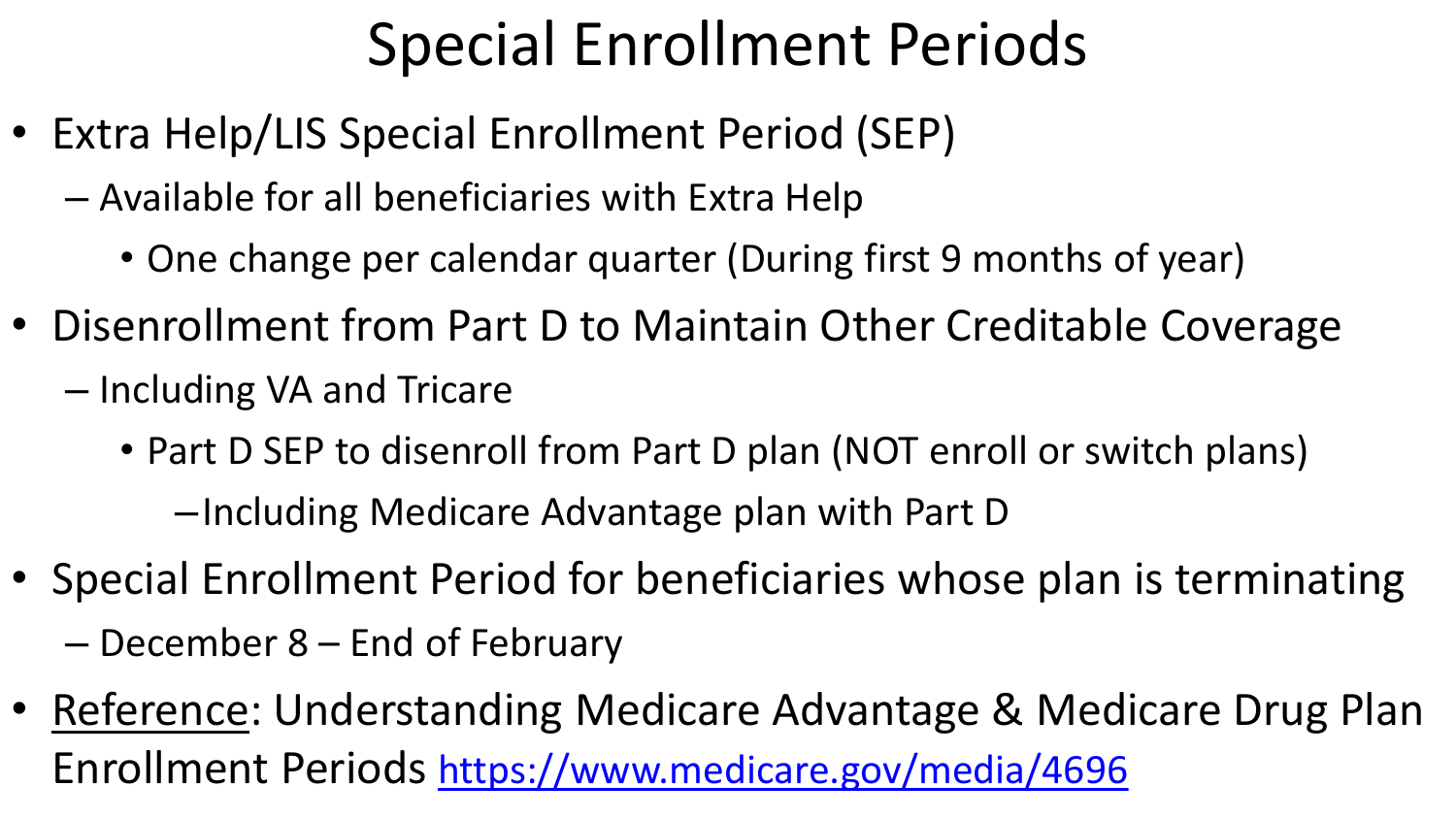## Part D Beneficiary Protections

- Best Available Evidence (BAE)
	- Requires Part D plans to provide covered drugs at lower costsharing when shown proof of Extra Help/LIS
		- Including Medicaid card or SSA award letter
	- Provides immediate access to drug with LIS co-pays
	- Reference: If You Get Extra Help, Make Sure You're Paying the Right Amount
		- <https://www.medicare.gov/media/10616>
- Transition
	- Provides temporary supply of drug when previously covered by Part D but new (or same) plan no longer covers in new year
		- Or covers drug with restrictions
	- One time 30-day supply
- Exception/Appeal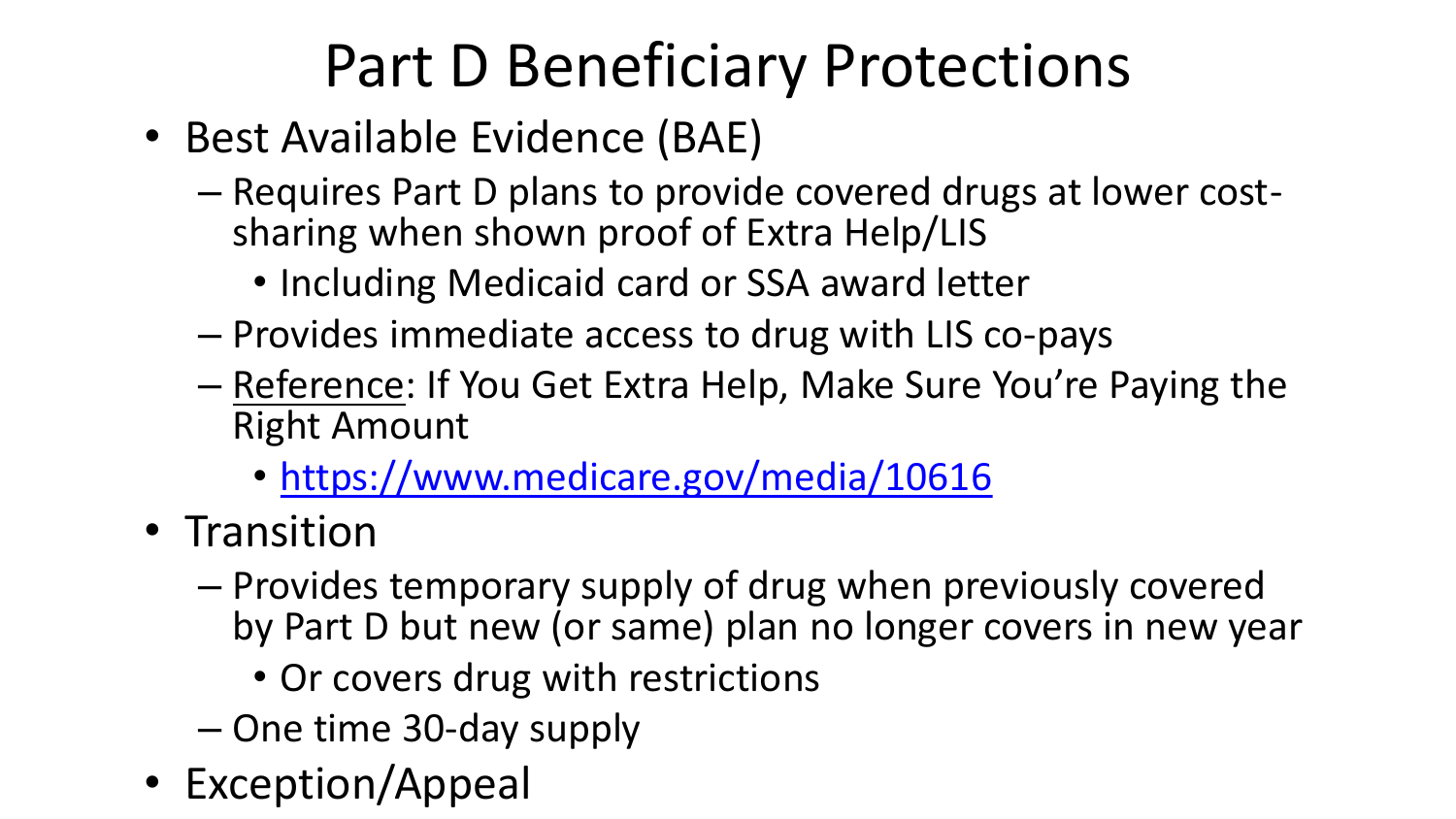## EPIC Update

- Fee Plan and Deductible Plan
- EPIC either pays Part D Premium or Reduces EPIC Deductible
	- EPIC pays up to \$42.43 benchmark Part D premium in 2022 OR
	- EPIC Deductible Reduced by \$510 in 2022
- NEW EPIC Application
	- <https://www.health.ny.gov/forms/doh-5080-fillin.pdf>
		- Asks for current income and resources so that EPIC can apply for LIS

– Can submit application without completing lines 4-23

» Can also still use old EPIC application

- During PHE, not cancelling Fee Plan members for non-payment
	- Adding unpaid Fee balances to next bill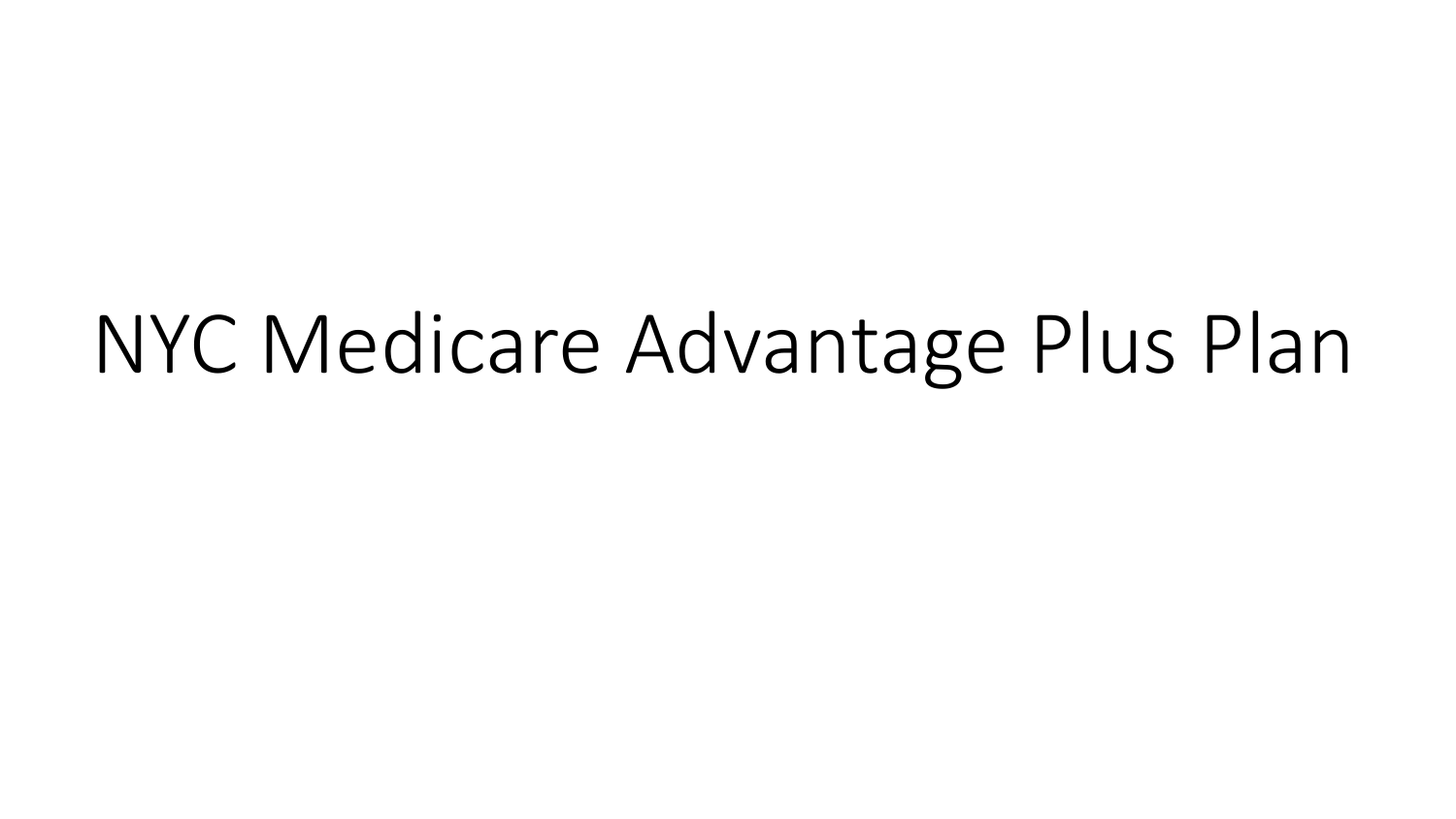- NYC retirees automatically switch to new NYC MA Plus Plan
	- Can opt-out to retain their current plan
		- Must do so by October 31 **(NEW: Opt-Out Extension)**
	- [https://www1.nyc.gov/assets/olr/downloads/pdf/health/5325101-511301MUSENMUB-](https://www1.nyc.gov/assets/olr/downloads/pdf/health/5325101-511301MUSENMUB-001-CTYONY-GRS-PY-2021-City-of-New-York-Opt-Out-Form.pdf)001-CTYONY-GRS-PY-2021-City-of-New-York-Opt-Out-Form.pdf
- Currently, many NYC retirees have Senior Care plan
	- Works as supplement to Original Medicare
		- Does not cover Part B deductible plus has additional \$50 deductible
	- Senior Care is \$0 premium
- In 2022, NYC Medicare Advantage Plus will be \$0 premium option
	- Senior Care will be \$191.57 per month plus \$2.83 for 365 Hospital Rider
		- And new additional cost-sharing to match NYC MA Plus plan
- Some retirees in HIP VIP plan
	- Continues to be \$0 premium in 2022 BUT must opt-out to remain in plan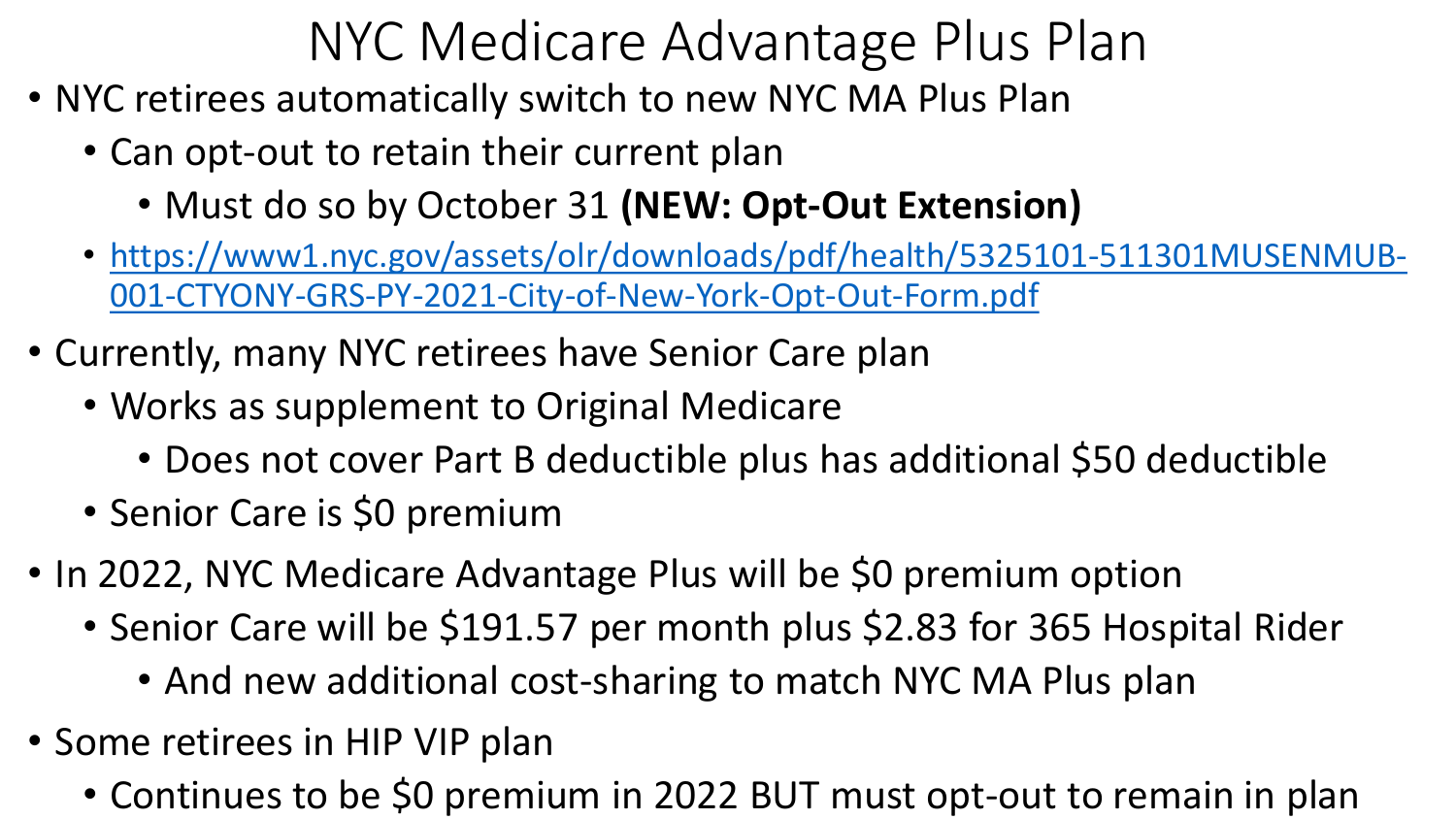- Highlights of NYC Medicare Advantage Plus Plan
	- Preferred Provider Organization (PPO) Plan
		- Can use any Medicare provider throughout the United States
			- Plan pays Medicare rates for out-of-network providers
- Same cost-sharing in and out of network
	- \$253 Deductible; \$15 Co-Pays for Specialist and Other Service
		- \$300 Inpatient Hospital Stay
			- Same as Senior Care (in 2022)
- \$1,470 Maximum out of Pocket (MOOP)
	- Combined In and Out-of-Network Part A and Part B Services
- Additional Benefits
	- Including Transportation; Silver Sneakers